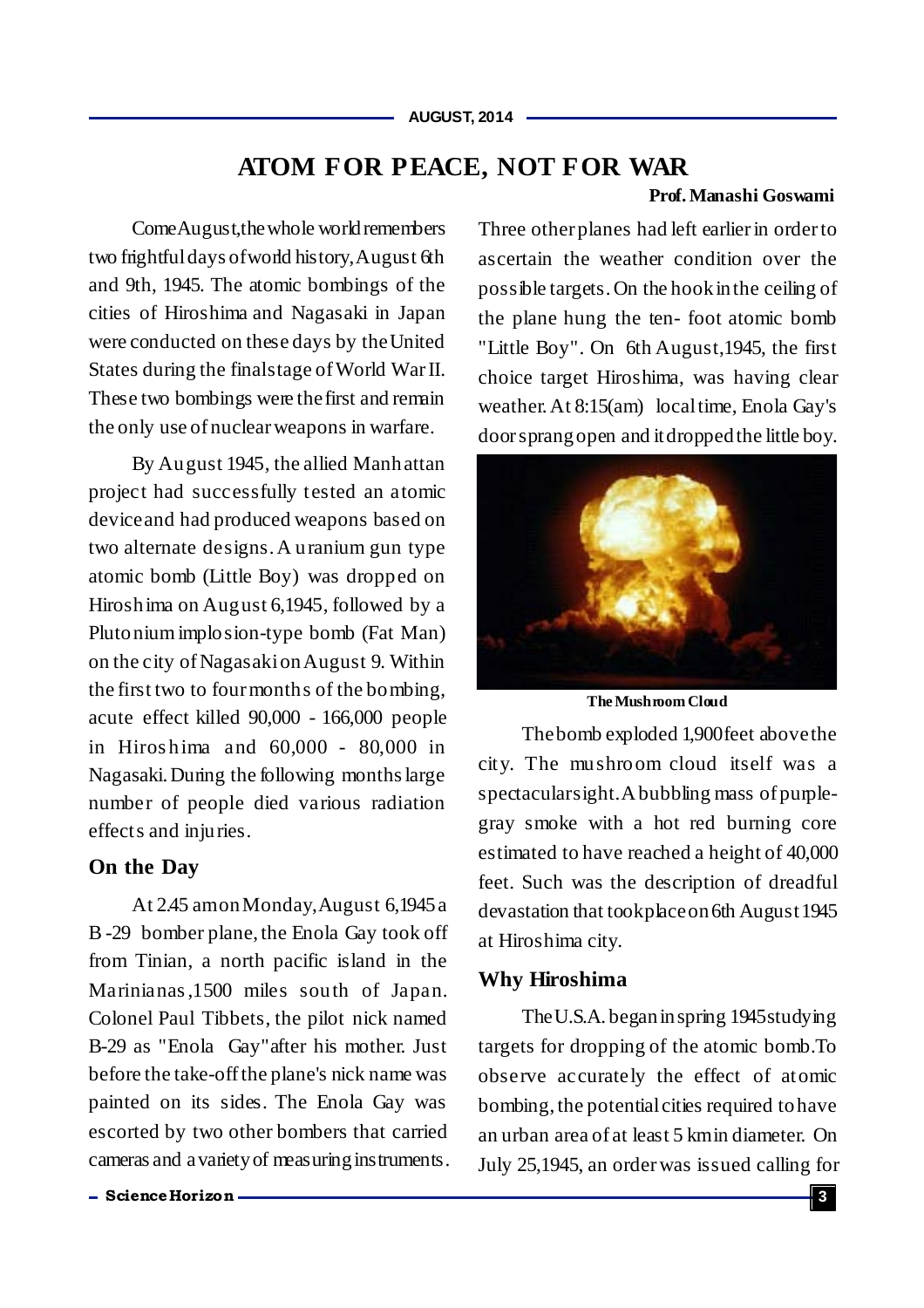#### **AUGUST, 2014**

thefirst atomic bomb to be dropped on one of the four cities Hiroshima,Kokura,Niigata & Nagasaki. The name Hiroshima as the prime target was issued onAugust 2. One reason is that Hiroshima was the only city thought to have no Allied-prisoner-of-war camps. On 6th August, the sky over Hiroshima city was clear hence Hiroshima's fate was destined for destruction.

# **The Science Behind Atom Bomb**

A nuclear explosionis an explosionthat occurs as a result of the rapid release of energy from high speed nuclear fission or fusion reaction. The driving reaction may be nuclearfission,nuclearfusion or a multistage cascading combination oftwo.

The immense destructive power of atomic weapons is derived from a sudden release of energy produced by splitting the nuclei of the fissile elements making up the bomb's core. TheU.S.developedtwo types of fission based atomic bombs during the second world war. The first "Little Boy" was a gun type weapon with a uranium core. The second weapon dropped onNagasakiwas called "Fat Man" and was an implosion -type device with a plutonium core.

## **Fission**

The isotopes Uranium- 235 and Plutonium-239 readily undergo fiss ion. Fissionoccurs when athermal neutronstrikes the nucleus of either isotope splitting the isotopes into fragments and releasing a tremendous amount of energy. For example splitting of one atom of uranium produces around 220 MeV of energy. The fiss ion process becomes self-sustaining as neutrons produced by the splitting of atom strike nearby nuclei and produce more fission. This is known as chain reaction which causes nuclear explosion.



**Nuclear Chain Reaction**

Natural uranium contains very less amount  $(0.7\%)$  of fissionable U-235 isotopes and rest is U-238isotopes. Whena uranium-235atomabsorbs a neutron and splits into two newatoms , itreleases three new neutrons and the sum total of mass lost in the process appears in the formof energy according to Einstein'sfamous Mass-Energyequivalence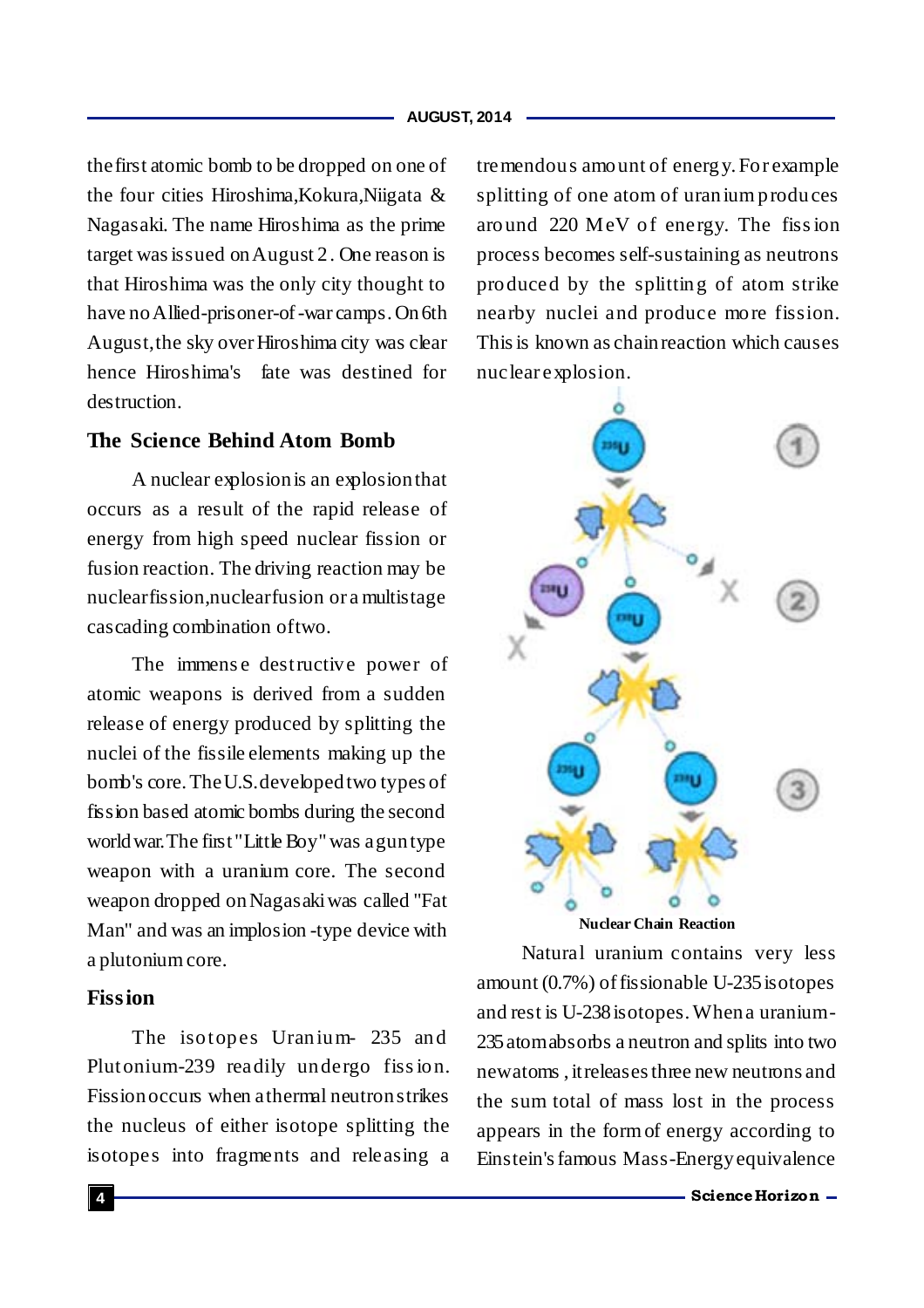#### **AUGUST, 2014**

formula  $E = mc^2$ . Two neutrons do not continue the chain reaction because they are lost or absorbed by U-238 atom. However, on an average one neutron does collide with a neighbouring atomof U-235, which thensplits andreleases again neutrons and someenergy. This causes a nuclear chain reaction.

# **Criticality**

Inorder todetonateanatomic weapon, a criticalmass of fissionablematerial is needed. This means enough uranium-235or plutonium-239 is required to ensure that neutrons released by fission will strike another nucleus, thus producing a chain reaction. The more fissionable material is available the more is thechancethat suchan eventwilloccur. Critical mass is defined as the amount of material at whicha neutronproducedbya fissionprocess will,on an averagecreateanother fission event.

# **Difference between Little Boy & Fat Man**

Little Boy and Fat Man utilized different elements and completely separatemethods of construction in order to function as nuclear weapons. Little Boy detonated due to a fission chain reaction involving the isotope U-235of uranium, while Fat Man used Pu-239 isotope of plutonium.

#### **Little Boy**

Little Boy was powered by the Uranium isotope U-235.Most Uraniumfoundnaturally in the world exist as U-238, leaving only 0.7%of naturally existing Uranium as the U-235isotope. Whena neutron bombards on

U-238, the isotope often captures the neutron to become U-239,failing to fission,and thus failing to instigate a chain reaction that would detonate a bomb. Hencethe first challenge of theproject was todeterminethe most efficient way to separate and purify U-235 from the overly abundant U-238.



**Little Boy**

Once enough Uranium-235was obtained to power the bomb, the bomb was assembled with a gun type design. In this special design an amount ofU-235 is fired atanother tocombine the two masses. This combination created a critical mass that sets off a fission chain reaction to eventually detonate a bomb. The two masses of U-235had to combine quickly to avoid the spontaneous decay ofthe atom which would cause the bomb to fizzle and thus failto explode.Little Boy was carrying around 64kg of pure U-235of which only 0.6kg was detonated during the explosion.

**ScienceHorizon 5**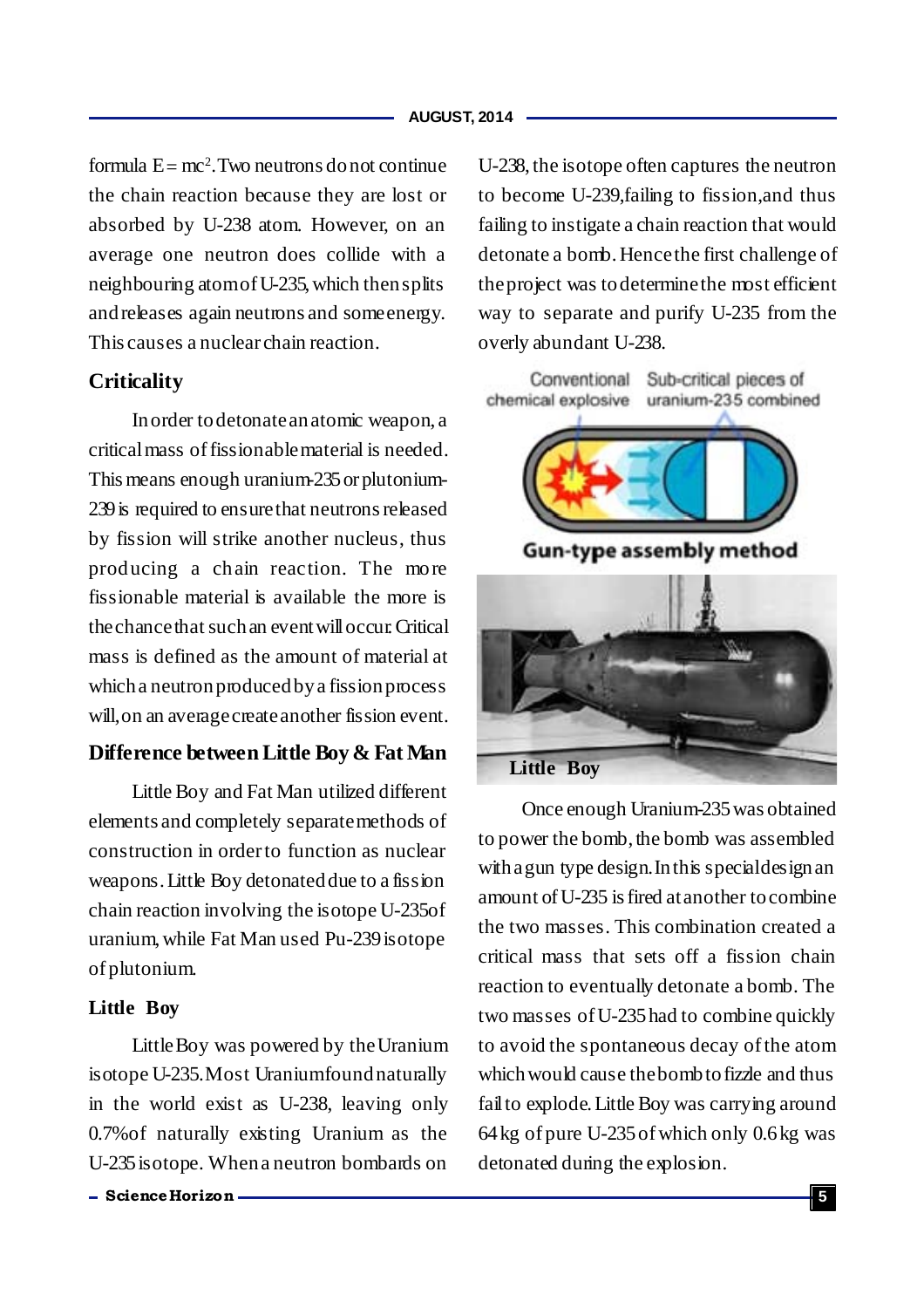# **Fat Man**

Powered by Plutonium, Fat Man could not use thesamegun-typedesign that allowed Little Boy to explode effectively. The form of Plutoniumcollected was containing traces of Pu-240 isotope, as opposed to the desired Pu-239. Pu-240's higher decay rate would causespontaneous decaybeforethe gun type design could bring two masses of plutonium together. This process lowers the energy involved in theactualdetonationof the bomb. Hence, a new design was constructed at Los Alamos laboratory of U.S.A. The newdesign used conventionalexplosives arounda central Plutonium mass to quickly squeeze and consolidate Plutonium, increasing pressure and density of the substance. An increased density allowed the Plutonium to reach its critical mass, firing neutrons and allowing fission chain reaction to proceed. To detonate the bomb the explosives were ignited, releasing a shock wave that compres sed the inner Plutonium core and led to its explosion. Fat Man was carrying 6.2kg of plutonium,of which only 20% was detonated during explosion.





## **Atom for Peace**

Itwas unfortunate thatthe atomic energy before being utilized for the benefit of mankind was used for destructionof mankind. In 1950s the attention was shifted to harnessing the power of the atomin a controlled manner to apply the steady heat yield for generating electricity throughnuclear reactors.However, by 1942 the first artificial nuclear reactor, Chicago Pile -1had been already constructed at the University ofChicago bya teamled by Enrico Fermi. Buttheprimary purpose ofthose reactors was themass production of Plutonium isotopes for nuclear weapons. Besides the military use of nuclear power, there were politicalreasons topursue civilianuse ofatomic energy.U.S.A. president Dwight Eisenhower madehis famous ATOM FOR PEACEspeech to the UN general assembly on December 8, 1953. This diplomacy led to the dissemination of reactor technology to all institutions worldwide including those in U.S.A.

Before 1950s, radiation from Radium was the only source for treatment of cancer. Nownuclear reactorhas opened uppossibilities for making other elements radioactive.These